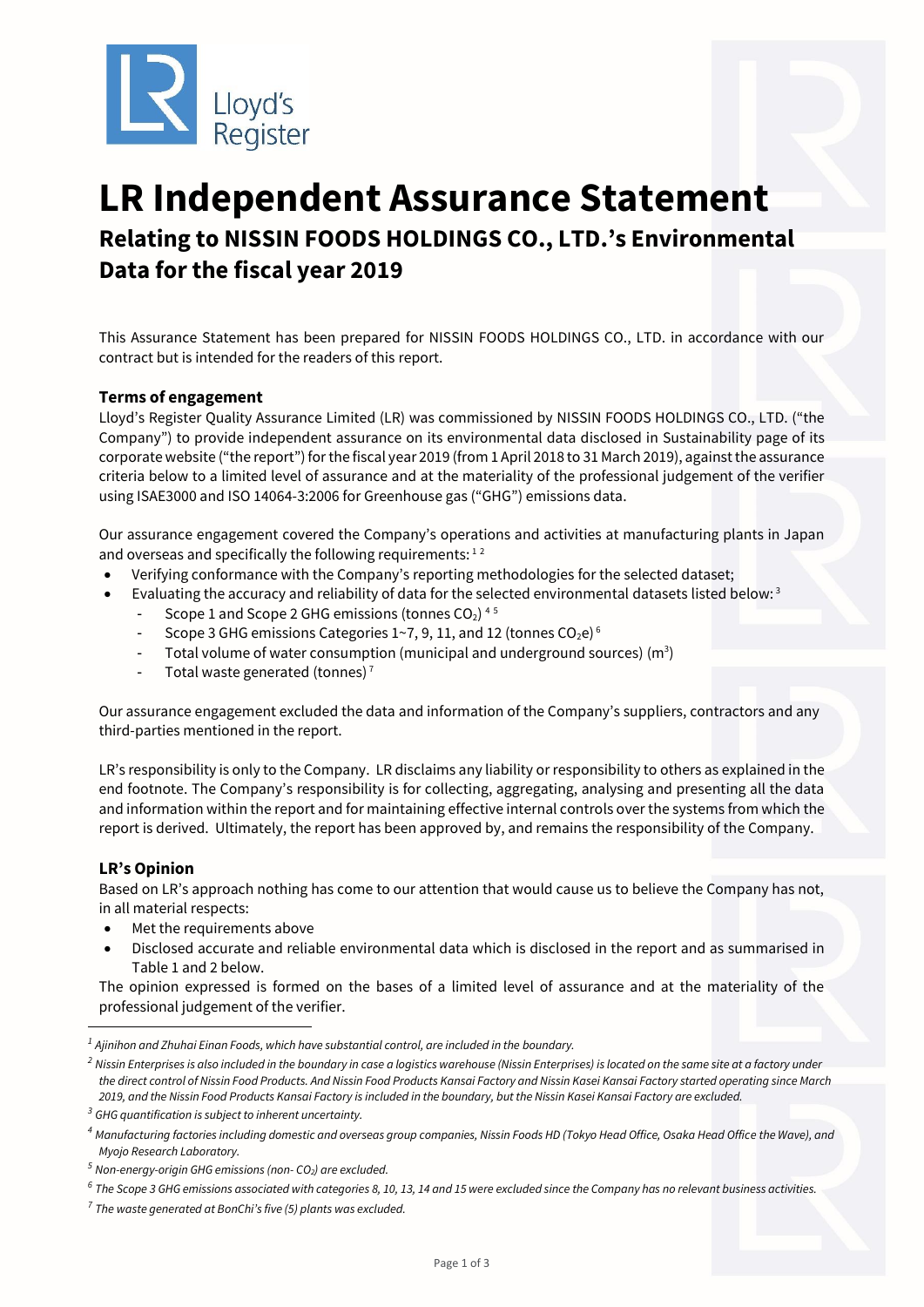

**Note:** The extent of evidence-gathering for a limited assurance engagement is less than for a reasonable assurance engagement. Limited assurance engagements focus on aggregated data rather than physically checking source data at sites. Consequently, the level of assurance obtained in a limited assurance engagement is substantially lower than the assurance that would have been obtained had a reasonable assurance engagement been performed.

## **LR's approach**

LR's assurance engagements are carried out in accordance with ISAE3000 and ISO14064-3 for GHG emissions. The following tasks though were undertaken as part of the evidence gathering process for this assurance engagement:

- Auditing the Company's data management systems to confirm that there were no significant errors, omissions or misstatements in the Report. We did this by reviewing the effectiveness of data handling procedures, instructions and systems, including those for internal verification.
- Interviewing with those key people responsible for compiling the data and drafting the report.
- Sampling datasets and traced activity data back to aggregated levels;
- Verifying the historical data and records associated with Scope 1, Scope 2, and Scope 3 GHG emissions, total volume of water consumption, and total waste generated for the fiscal year 2019; and
- Visiting Kanto plant of Nissin York Co., Ltd., Shimonoseki plant of NISSIN FOOD PRODUCTS CO., LTD. and the head office of NISSIN FOODS HOLDINGS CO., LTD. to investigate whether the data management systems have been effectively implemented.

#### **Observations**

The Company should further demonstrate the accuracy and reliability of its future reports. This is particular to establish an internal data and reporting management system for its overseas operations.

#### **LR's standards, competence and independence**

LR implements and maintains a comprehensive management system that meets accreditation requirements for ISO 14065 *Greenhouse gases – Requirements for greenhouse gas validation and verification bodies for use in accreditation or other forms of recognition* and ISO/IEC 17021-1 *Conformity assessment – Requirements for bodies providing audit and certification of management systems – Part1: Requirements* that are at least as demanding as the requirements of the International Standard on Quality Control 1 and comply with the *Code of Ethics for Professional Accountants* issued by the International Ethics Standards Board for Accountants.

LR ensures the selection of appropriately qualified individuals based on their qualifications, training and experience. The outcome of all verification and certification assessments is then internally reviewed by senior management to ensure that the approach applied is rigorous and transparent.

This verification is the only work undertaken by LR for the Company and as such does not compromise our independence or impartiality.

 $S_{ne}$   $\swarrow$  9.

Saeko Shimizu LR Lead Verifier On behalf of Lloyd's Register Quality Assurance Limited Queen's Tower A, 10th Floor, 2-3-1, Minatomirai, Nishi-ku, Yokohama 220-6010, Japan

LR reference: YKA00000666

Signed Dated: 31 March 2020